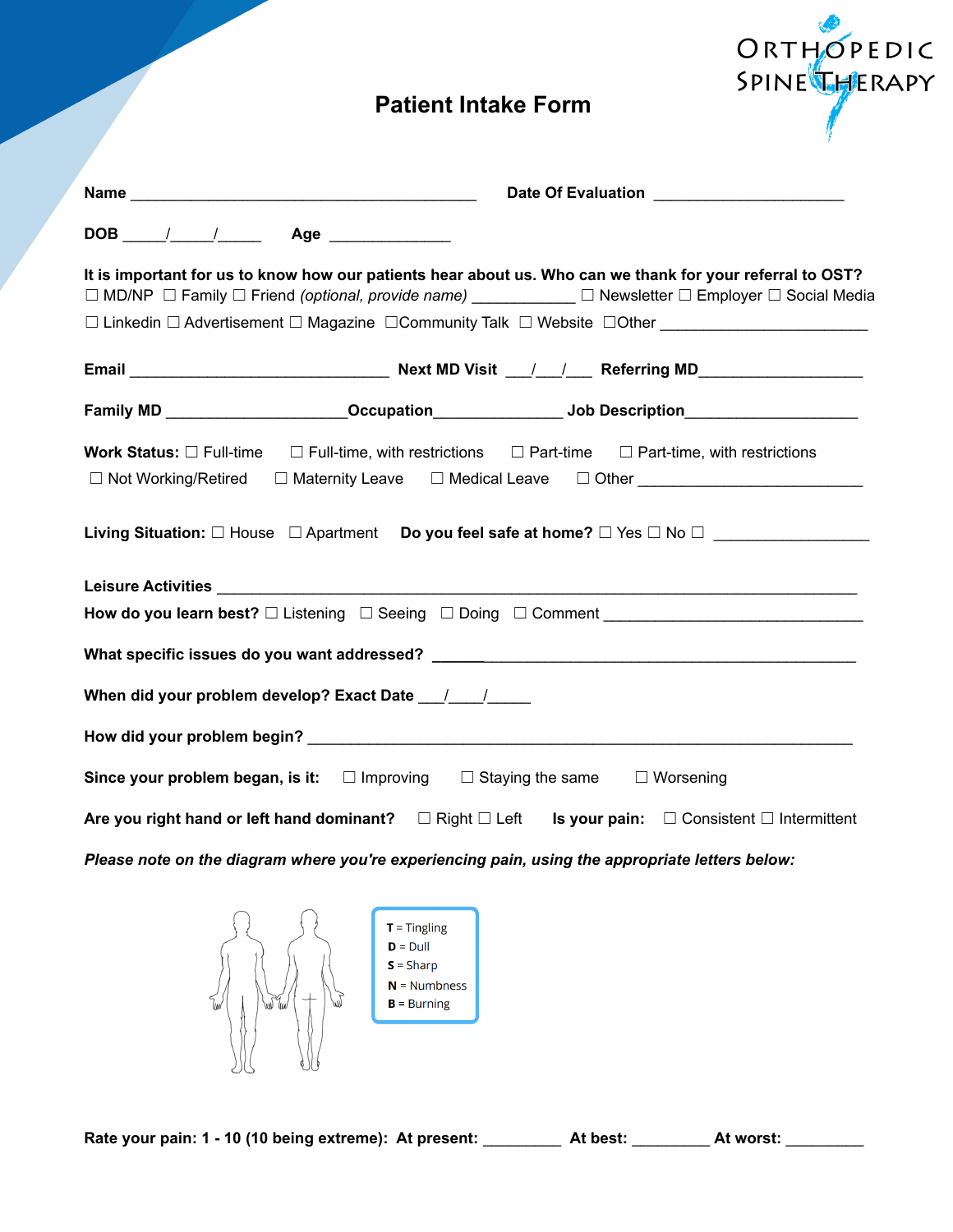#### **PERSONAL GOALS**

List and score at least 3 activities that you are unable to perform or have the most difficulty performing **because of your chief complaint.**

| On a 0-10 scale, the HIGHER the number, the EASIER. The LOWER the number, the more DIFFICULTY you |
|---------------------------------------------------------------------------------------------------|
| have. $0 =$ unable to perform activity ; 10 = fully able to perform activity                      |

|                                                                                                                                                                                             | Are there any activities or positions that significantly worsen your symptoms?                                                                                                                                                                                |  |  |  |  |  |
|---------------------------------------------------------------------------------------------------------------------------------------------------------------------------------------------|---------------------------------------------------------------------------------------------------------------------------------------------------------------------------------------------------------------------------------------------------------------|--|--|--|--|--|
|                                                                                                                                                                                             | $\square$ Sitting $\square$ Walking $\square$ Lying Down $\square$ Ice $\square$ Intercourse $\square$ Coughing/sneezing $\square$ Standing<br>$\square$ Lifting $\square$ Bending $\square$ Heat $\square$ Other $\square$ $\square$ Bowel/bladder movements |  |  |  |  |  |
|                                                                                                                                                                                             | Are there any activities or positions that significantly improve your symptoms?                                                                                                                                                                               |  |  |  |  |  |
| $\Box$ Lifting $\Box$ Bending $\Box$ Heat $\Box$ Other _________                                                                                                                            | $\square$ Sitting $\square$ Walking $\square$ Lying Down $\square$ Ice $\square$ Intercourse $\square$ Coughing/sneezing $\square$ Standing<br>$\Box$ Bowel/bladder movements                                                                                 |  |  |  |  |  |
|                                                                                                                                                                                             | Are you currently receiving the following treatment with another provider?<br>$\Box$ Physical Therapy $\Box$ Home healthcare $\Box$ Nursing facility services $\Box$ Chiropractic $\Box$ Massage                                                              |  |  |  |  |  |
| Have you had prior treatment(s) for this condition?<br>$\Box$ Physical Therapy $\Box$ Injections $\Box$ Surgery $\Box$ Chiropractic $\Box$ Massage $\Box$ Acupuncture                       |                                                                                                                                                                                                                                                               |  |  |  |  |  |
| Have you had any recent diagnostic tests?<br>$\Box$ Bone scan $\Box$ EMG $\Box$ Urodynamics $\Box$ X-Ray $\Box$ CT scan $\Box$ Urinalysis $\Box$ MRI<br>$\Box$ Other ______________________ |                                                                                                                                                                                                                                                               |  |  |  |  |  |
| Please list all allergies:<br>□ Seasonal □ Medications □ Latex □ Food □ Nickel □ Environmental □ Other _______                                                                              |                                                                                                                                                                                                                                                               |  |  |  |  |  |
| Please list all medications you are currently taking (or attach list) :                                                                                                                     |                                                                                                                                                                                                                                                               |  |  |  |  |  |
| At the present time, would you say that your health is: $\Box$ Excellent $\Box$ Very Good $\Box$ Fair $\Box$ Poor                                                                           |                                                                                                                                                                                                                                                               |  |  |  |  |  |
| Past Surgical History (please include dates to the best of your ability):                                                                                                                   |                                                                                                                                                                                                                                                               |  |  |  |  |  |
| $\Box$ Joint replacement _______                                                                                                                                                            | $\Box$ Cesarean section<br>□ Gastric bypass______                                                                                                                                                                                                             |  |  |  |  |  |
| $\Box$ Spinal fusion $\_\_\_\_\_\_\_\$                                                                                                                                                      | □ Hysterectomy______<br>□ Ileostomy______                                                                                                                                                                                                                     |  |  |  |  |  |
| $\Box$ Laminectomy/discectomy                                                                                                                                                               | $\Box$ Appendix removal<br>$\Box$ Colostomy                                                                                                                                                                                                                   |  |  |  |  |  |
| □ Shoulder surgery______                                                                                                                                                                    | □ Gallbladder removal<br>$\Box$ Vascetomy                                                                                                                                                                                                                     |  |  |  |  |  |
| □ Elbow/hand/wrist surgery ______                                                                                                                                                           | □ Abdominal surgery<br>$\Box$ Coccyx removal                                                                                                                                                                                                                  |  |  |  |  |  |
| $\Box$ Hip surgery _______<br>□ Knee surgery ______                                                                                                                                         | Abortion<br>$\Box$ Laparoscopy_______<br>□ Bladder surgery______<br>$\Box$ D&C                                                                                                                                                                                |  |  |  |  |  |
| □ Ankle/foot surgery ______                                                                                                                                                                 | □ Prostate surgery<br>□ Prostate surgery______                                                                                                                                                                                                                |  |  |  |  |  |
| $\Box$ Hernia repair $\_\_\_\_\_\_\_\_\_\$                                                                                                                                                  | $\Box$ Hemorrhoid surgery<br>D Pudendal nerve surgery______                                                                                                                                                                                                   |  |  |  |  |  |
|                                                                                                                                                                                             | $\Box$ Implanted devices<br>$\Box$ Other                                                                                                                                                                                                                      |  |  |  |  |  |